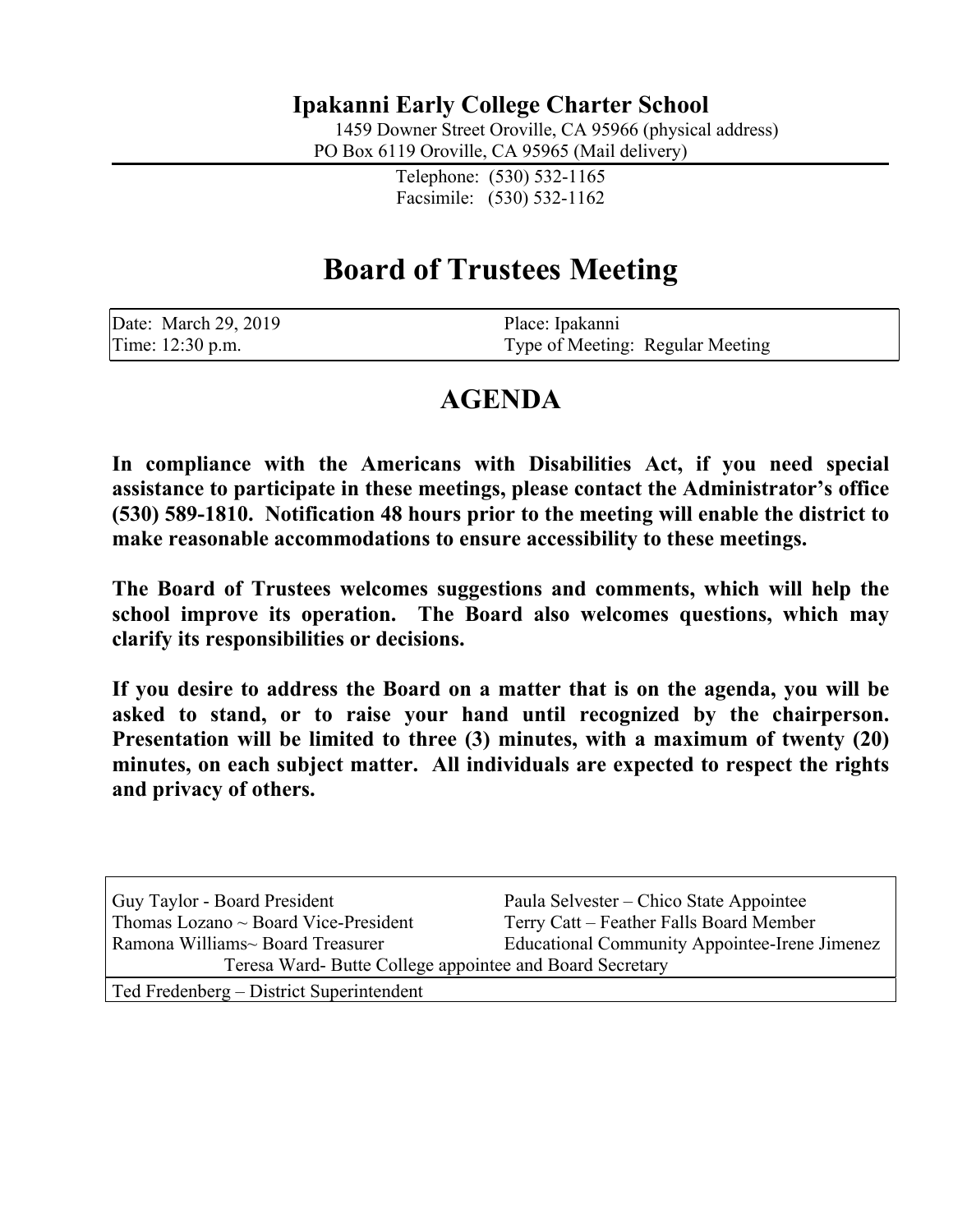$\mathcal{L}_\text{max}$  , and the set of the set of the set of the set of the set of the set of the set of the set of the set of the set of the set of the set of the set of the set of the set of the set of the set of the set of the

## **PRELIMINARY:**

| 1.0 | () Call to order – Time<br><u> 1980 - Jan Stein Berlin, amerikansk politiker</u> |                                                                                                                                                                                                                  |                                                                 |                              |  |
|-----|----------------------------------------------------------------------------------|------------------------------------------------------------------------------------------------------------------------------------------------------------------------------------------------------------------|-----------------------------------------------------------------|------------------------------|--|
|     | Roll Call:                                                                       | Guy Taylor, Board President<br>Thomas Lozano, Vice-President<br>Ramona Williams, Treasurer<br>Teresa Ward, Secretary<br>Paula Selvester, Board Member<br>Terry Catt, Board Member<br>Irene Jimenez, Board Member | <b>PRESENT</b><br>$\left( \ \right)$<br>( )<br>$\left( \right)$ |                              |  |
|     | Others Present:                                                                  | Walter Gramps, Administrator                                                                                                                                                                                     | $\left( \right)$                                                |                              |  |
| 2.0 | <b>BOARD ITEMS:</b>                                                              |                                                                                                                                                                                                                  |                                                                 |                              |  |
|     | 2.1 Adoption of Agenda                                                           |                                                                                                                                                                                                                  |                                                                 | <b>ACTION</b>                |  |
|     | Motion                                                                           | Second<br>Vote                                                                                                                                                                                                   |                                                                 |                              |  |
|     | 2.2 Approval of March 4, 2019 Minutes                                            |                                                                                                                                                                                                                  |                                                                 | <b>ACTION</b>                |  |
|     | Motion                                                                           | Second<br>Vote                                                                                                                                                                                                   |                                                                 | Exhibit 2.2                  |  |
|     | 2.3 Approval of March 15, 2019 Minutes                                           |                                                                                                                                                                                                                  |                                                                 | <b>ACTION</b><br>Exhibit 2.3 |  |
|     | Motion                                                                           | Second<br>Vote                                                                                                                                                                                                   |                                                                 |                              |  |

### 3.0 **PUBLIC PRESENTATIONS**:

This is the time the President will invite anyone in the audience wishing to address the Board on a matter not listed on the agenda to make a presentation. Presentations will be limited to five (5) minutes; maximum for twenty (20) minutes to each subject matter. State law prohibits the Board from taking action and possible discussion on any item presented if it is not listed on the agenda.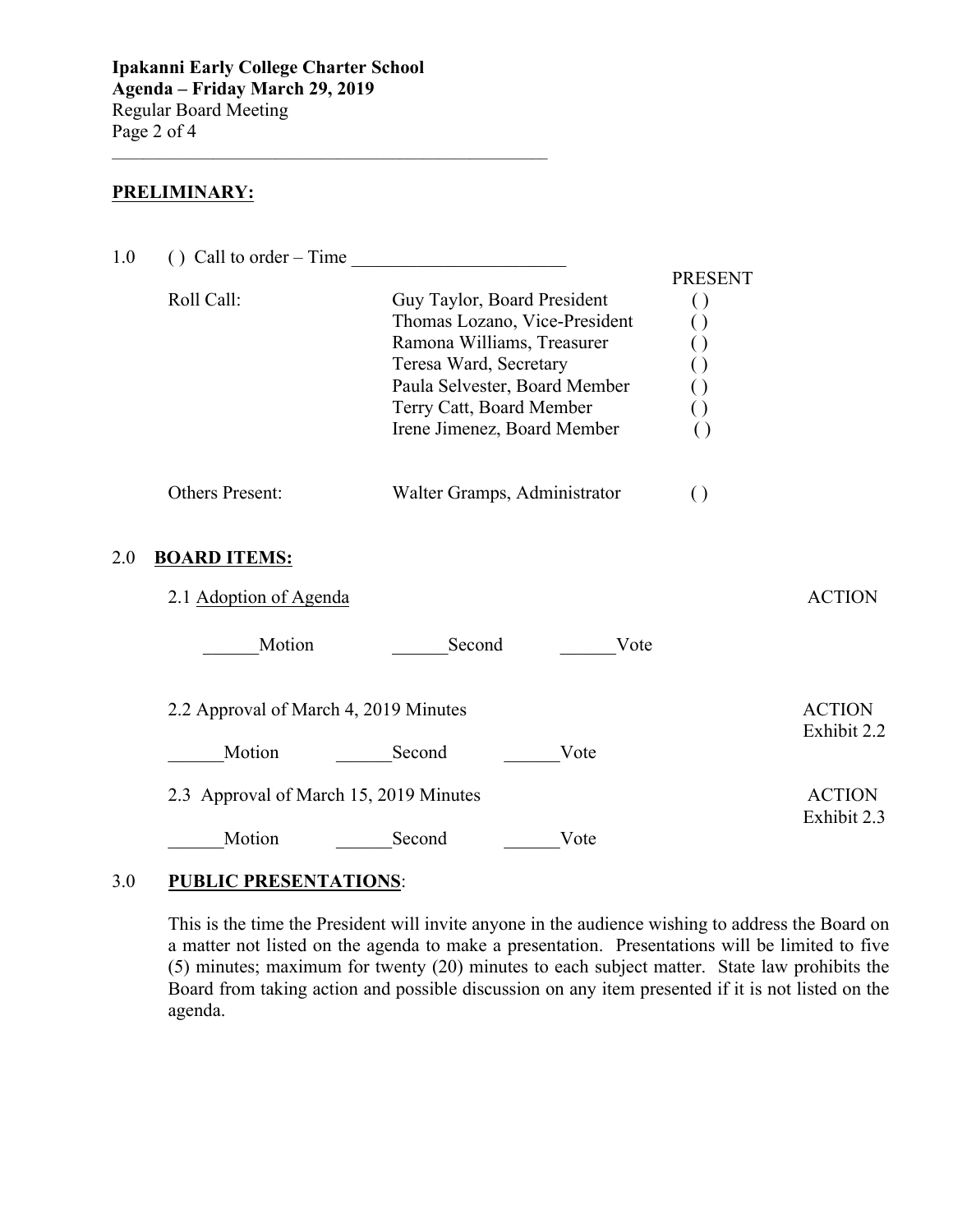#### 4.0 **STAFF PRESENTATION:**

This is the time the President will invite any member of the district staff wishing to address the Board on a matter not listed on the agenda to make a presentation. Presentations will be limited to five (5) minutes; maximum for twenty (20) minutes to each subject matter. State law prohibits the Board from taking action and possible discussion on any item presented if it is not listed on the agenda.

#### 5.0 **REPORTS:**

5.1 Administrators Report INFORMATION

 $\mathcal{L}_\text{max}$  , and the set of the set of the set of the set of the set of the set of the set of the set of the set of the set of the set of the set of the set of the set of the set of the set of the set of the set of the

#### 6.0 **PUBLIC INTERESTS:**

6.1 MOU with OCESD DISCUSSION

## 7.0 **INSTRUCTION:**

## 8.0 **FINANCE/BUSINESS ACTION AND DISCUSSION ITEMS:**

| 8.1 Approve Warrants (3303-3319)                                                                                            | <b>ACTION</b><br>Exhibit 8.1 |                              |
|-----------------------------------------------------------------------------------------------------------------------------|------------------------------|------------------------------|
| Motion<br>Second                                                                                                            | Vote                         |                              |
| 8.2 Independent Consultant Agreement with BCOE                                                                              |                              | <b>ACTION</b><br>Exhibit 8.2 |
| Motion<br>Second                                                                                                            | Vote                         |                              |
| 8.3 Coaching Stipends \$500                                                                                                 |                              | <b>ACTION</b>                |
| Stacey Woods 7 <sup>th</sup> /8 <sup>th</sup> Girls Basketball<br>a.<br>Chris Williams $5th/6th$ Boys Basketball<br>$b_{-}$ |                              |                              |
| Motion<br>Second                                                                                                            | Vote                         |                              |